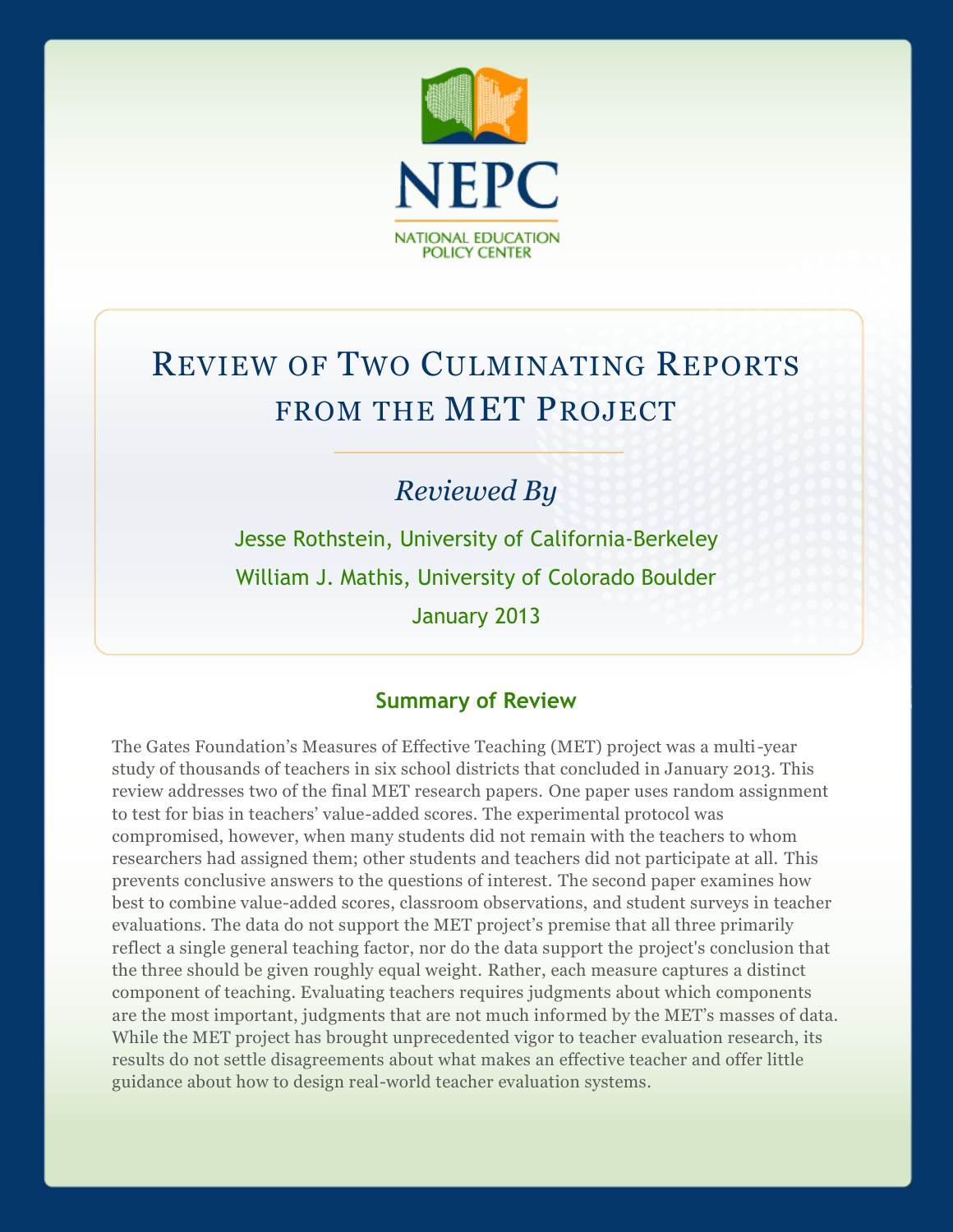**Kevin Welner**

*Project Director*

**William Mathis** *Managing Director*

# **Erik Gunn**

*Managing Editor*

### **National Education Policy Center**

**School of Education, University of Colorado Boulder, CO 80309-0249 Telephone: (802) 383-0058**

**Email: NEPC@colorado.edu http://nepc.colorado.edu**

**Publishing Director: Alex Molnar**



This is one of a series of Think Twice think tank reviews made possible in part by funding from the Great Lakes Center for Education Research and Practice. It is also available at http://greatlakescenter.org.

*This material is provided free of cost to NEPC's readers, who may make non-commercial use of the material as long as NEPC and its author(s) are credited as the source. For inquiries about commercial use, please contact NEPC at nepc@colorado.edu.*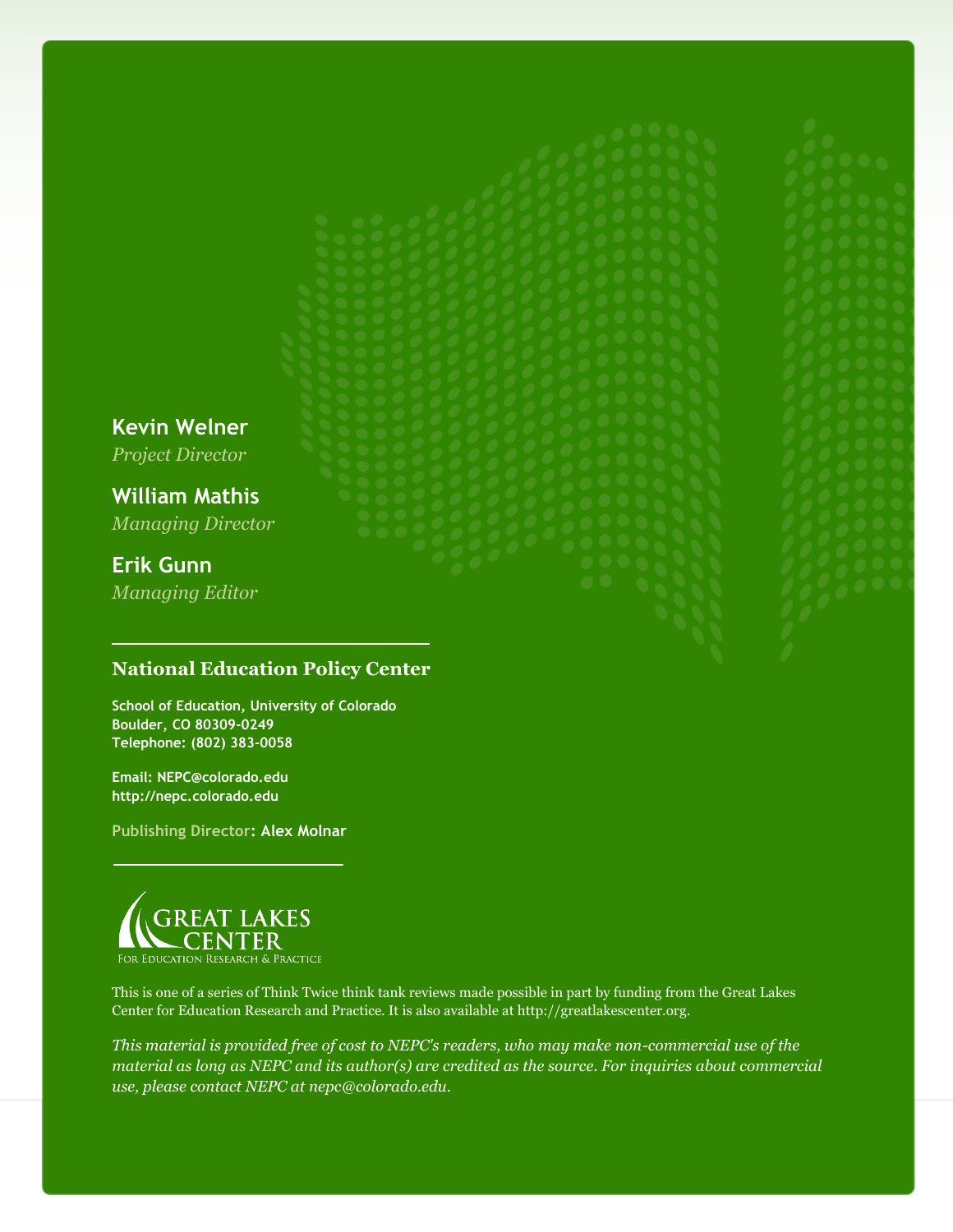## REVIEW OF

# *HAVE WE IDENTIFIED EFFECTIVE TEACHERS?* AND *A COMPOSITE ESTIMATOR OF EFFECTIVE TEACHING*: CULMINATING FINDINGS FROM THE MEASURES OF EFFECTIVE TEACHING PROJECT

*Jesse Rothstein, University of California-Berkeley William J. Mathis, University of Colorado Boulder*

#### **I. Introduction**

Teacher evaluation has emerged as a prominent educational policy issue. Debate over teacher compensation, hiring and firing, which once centered on traditional salary matrices and teacher observation systems, is increasingly focused on concrete outcome measures—particularly student test score gains.

The Bill and Melinda Gates Foundation has been prominent in these debates. Among other roles, it sponsored a high-profile set of studies known as the Measures of Effective Teaching (MET) project. After initial reports in 2010 and 2012,<sup>1</sup> the foundation released the final results from this multi-year, multi-million-dollar study in January 2013. Results were reported in a summary brief and a set of principles, intended for general audiences, and in three research papers.<sup>2</sup>

This review focuses on two of the three research papers. These two were selected because they form the foundation for the study's policy conclusions.

One describes an experiment that used random assignment to assess the validity of valueadded estimates (computed from student test scores) as measures of teacher impacts on student achievement. Value-added measures have been highly controversial, in part because they may be biased by patterns of student assignments to teachers. The experiment aimed to assess the importance of this bias.<sup>3</sup>

The second research paper examines the relationships among three different performance measures: test scores, classroom observations, and student opinion surveys. It investigates how these measures can be combined into a single composite measure of teaching effectiveness.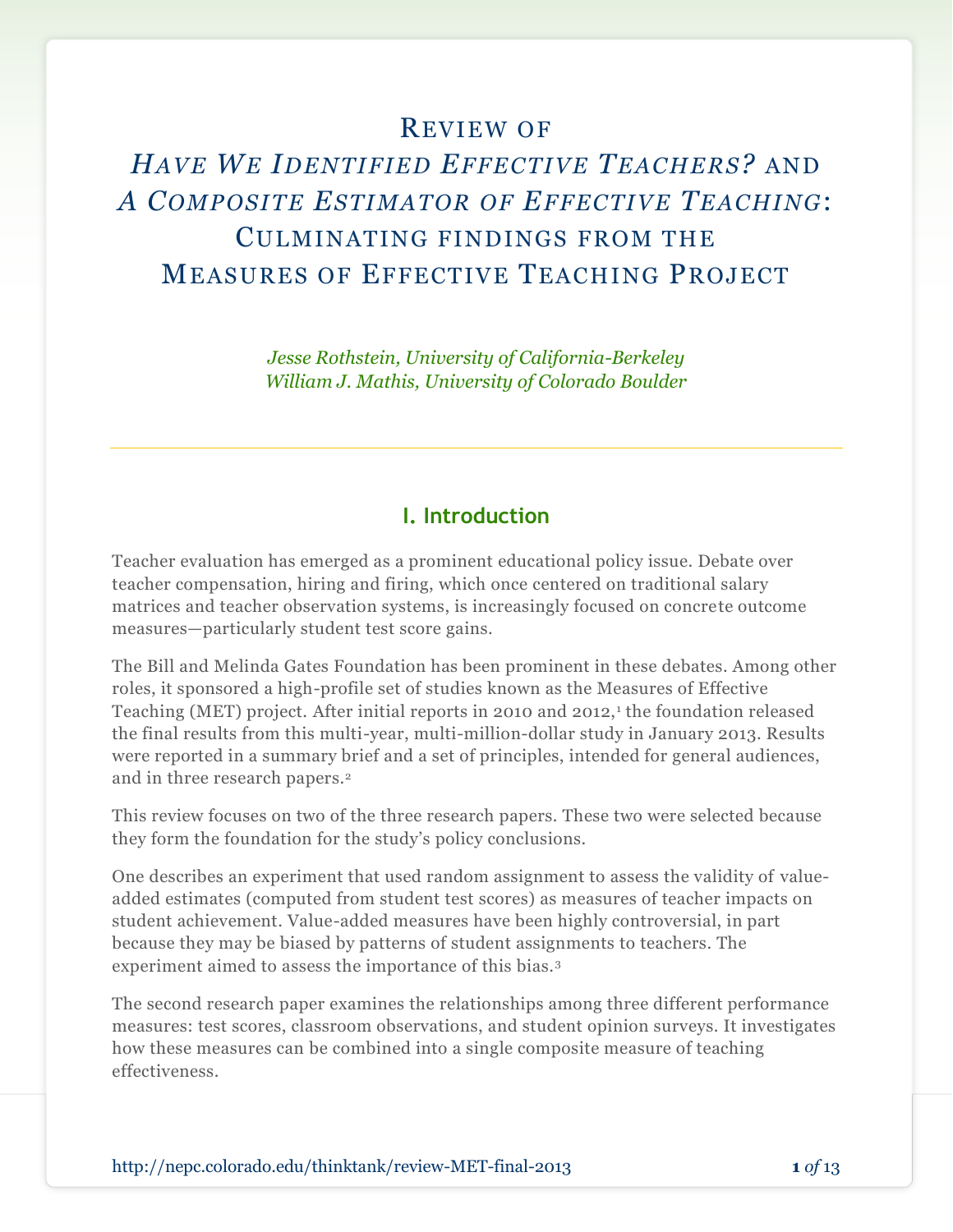The third research paper—which is not reviewed here—examines the well-known problem of reliability in teacher observations. This paper provides solid practical observations about the design of an observation system, but it does not investigate how these observations should fit into a broad system of teacher evaluations.

## **II. Findings and Conclusions of the Reports**

#### **Research Paper:** *Have We Identified Effective Teachers?* **(Random Assignment)**

A central focus of the MET study was the use of value-added (VA) scores to measure teacher effectiveness. These scores are based on the end-of-year test scores of a teacher's students. A teacher whose students' scores exceed expectations, which depend on the students' past achievement and other characteristics, gets a high VA score. A teacher whose students achieve below expectations receives a low score.

One persistent concern about VA-based evaluations is that they may unfairly reward or penalize teachers based on the students they teach rather than on their true impacts. Although VA models attempt to adjust for differences in student assignments by comparing student scores with predictions based on achievement in the prior year (and sometimes on other factors as well, such as student race and poverty), they cannot do this perfectly. There may be teachers, for example, who are consistently assigned difficult-toteach students who will predictably perform below their statistical predictions. Think of a Spanish-speaking teacher who gets all of the limited-English-proficient students in a grade—students who tend to underperform on English-language assessments. This teacher's VA score will be systematically lower than her true effectiveness. Other teachers may get disproportionate numbers of students who can be expected to outperform their predictions; these teachers will receive inflated VA scores.

The degree of bias, if any, in VA scores is of central importance for proposals to use these scores for teacher evaluations. If they are biased, it would be unfair to base a teacher's evaluation on them, and doing so would create perverse incentives: Even very good teachers would rightly hesitate to take on assignments that lead to poor VA scores. Bias in scores assigned to teachers with unusual assignments is thus of particular concern.

The centerpiece of the MET study was an enormous random-assignment experiment aimed at assessing the magnitude of the biases. The research design built on an earlier study by two of the MET investigators, Thomas J. Kane and Douglas O. Staiger.<sup>4</sup> Randomization was used to eliminate systematic patterns in student assignments that might bias VA scores.

MET project staff worked with principals at participating schools to identify teachers who would be eligible for random assignment. Eligibility hinged on there being two or more MET teachers scheduled to teach the same grade and subject, and on the principal viewing each of the teachers as suitable for any of the others' students. Schools assigned rosters of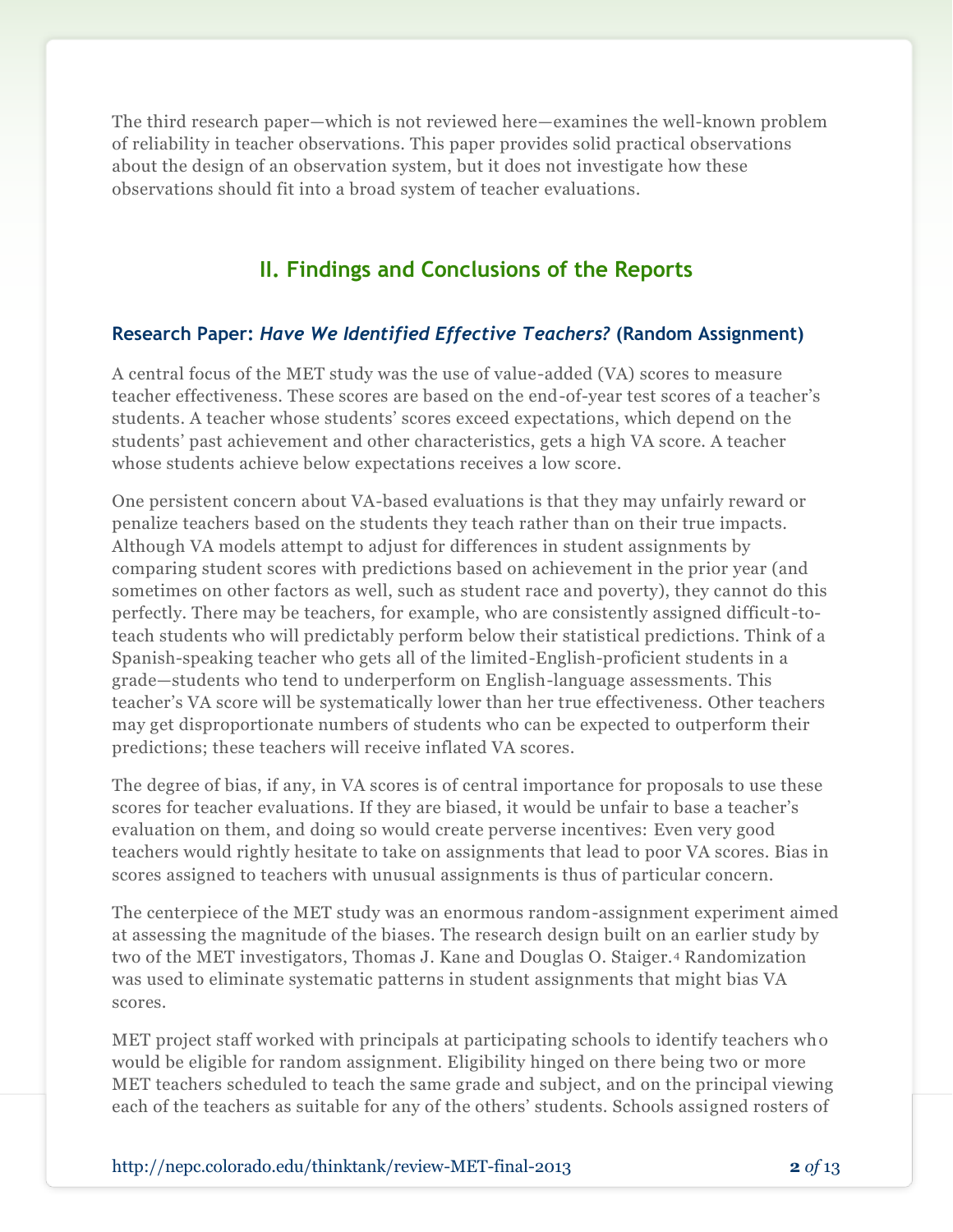students to the teachers however they saw fit. Researchers then randomly shuffled the rosters among teachers. In principle, this should have ensured that teachers who ordinarily get unusual student assignments are no more and no less likely to have been assigned such students than are other teachers teaching the same courses at the same schools. Estimates of teachers' impact on the randomized students were then compared with pre-experimental VA scores to assess the magnitude of biases in the latter.

The study's headline result was that pre-experimental VA scores are good (i.e., unbiased) predictors of the teachers' impacts in the experiment, at least in mathematics. This is what

# *Even the best predictors of outcomes in the second year do not predict very accurately, simply because the measures vary substantially for the same teacher across years.*

one would expect if the pre-experimental scores are largely free of bias. (Estimates were consistent with substantial bias in English language arts VA scores, though sampling errors were large and thus the results were inconclusive.) Moreover, teachers with higher pre-experimental mathematics VA scores also tended to produce larger effects on alternative, more conceptually demanding tests, though these effects were notably smaller.

The report offers two important cautions: First, the researchers point out that students were not randomly assigned to schools, so the study cannot assess the possibility of bias in comparisons of teachers across different schools. Second, the researchers note that VA measures "are prone to substantial error" (p.38)—year-to-year correlations are generally around 0.5 for elementary teachers. Moreover, if the test scores were used for high-stakes purposes "the amount of error could also worsen" (p. 39) as teachers and others act—by, for example, teaching to the test or neglecting non-tested subjects—to improve their scores.

#### **Research Paper:** *Combining Measures to Identify Effective Teaching*

This analysis compared alternative performance measures that might be used in teacher evaluations. The study considered four categories of measures: traditional value-added measures; value-added scores computed based on student achievement on alternative, more conceptually demanding tests; classroom observations by trained observers following standardized protocols; and students' self-reported perceptions of their teachers.

A preliminary MET study showed that teachers' value-added scores computed from the regular state tests were positively but weakly correlated with value-added scores computed from the more conceptually demanding tests.<sup>5</sup> A second study found that classroom observations and student survey scores were positively but not strongly correlated with the value-added scores.<sup>6</sup> But a comprehensive analysis of the different measures was held back until the final release.<sup>7</sup> Unlike the other final reports, this study is written in technical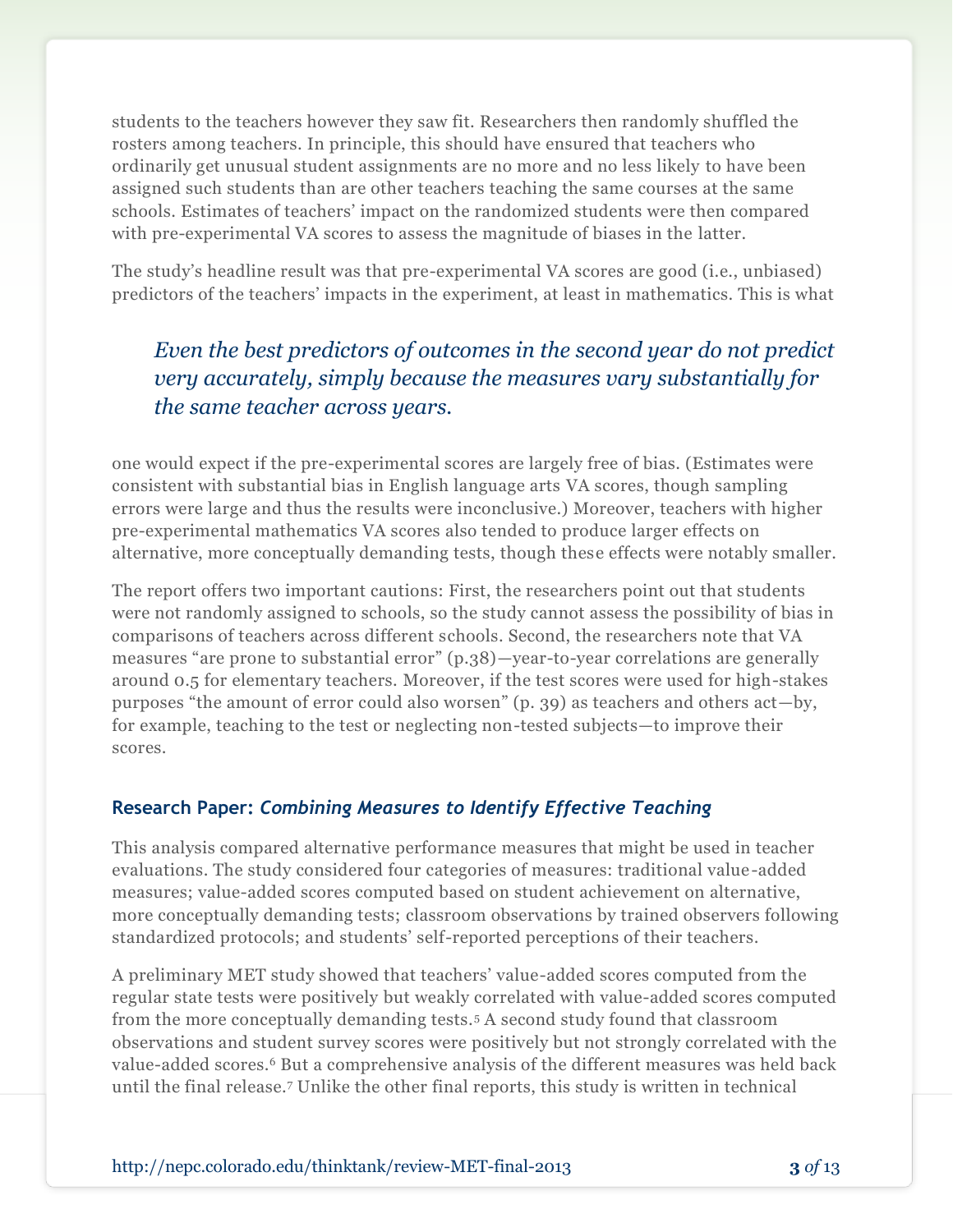language that is not easily intelligible to a layperson, and it offers little in the way of a simple summary of its results.

The study concludes after analyzing various statistical models "that there is a common component of effective teaching shared by all indicators, but there are also substantial differences in the stable components across measurement modes and across some indicators within a mode" (p. 2). In English, the study found that the different measures capture different dimensions of teaching, with partial but far-from-complete overlap among them. The results indicate that an equally weighted average of value-added scores, classroom observations, and student surveys does nearly as well as any other measure of capturing the common component and is more reliable than many alternatives. .Thus, the summary report for policymakers and practitioners concludes that the equally weighted composite "demonstrated the best mix of low volatility from year to year and ability to predict student gains on multiple assessments."

#### **III. The Reports' Rationales for Their Findings and Conclusions**

The Gates Foundation has long held that teachers should be recognized and rewarded (or sanctioned) for their effectiveness. This, of course, requires that effectiveness be measured, and the MET project aimed to better understand how to do this. It began with two highly controversial premises: "First, that a teacher's evaluation should depend to a significant extent on his/her students' achievement gains; second, any additional components of the evaluation (e.g., classroom observations) should be valid predictors of student achievement gains."<sup>8</sup>

These assertions are highly contestable. It is quite possible that test-score gains are misleading about teachers' effectiveness on other dimensions that may be equally or more important. If so, it would be unwise to put much weight on student test scores in teacher evaluations, and it would be equally unwise to discount alternative measures that may better capture those other dimensions simply because they do not correlate highly with test-score gains.

While these premises treat VA as the standard against which all else must be evaluated, a second idea motivating the MET study is that "multiple measures" of teaching effectiveness are needed. The project considered three broad classes of measures: test score gains,<sup>9</sup> student surveys and classroom observations.

The MET premises lead to a particular conception of the roles played by these multiple measures. The study presumes a single "general" teaching quality factor and aims to use the three classes of measures to uncover this factor. Its "composite" measures of teaching effectiveness are simply weighted averages of the different measures, with weights chosen to best predict one of the measures in the following year. (That is, one composite weights the measure to best predict the next year's VA; another to best predict the next year's classroom observation. The report also considers composites that place pre-specified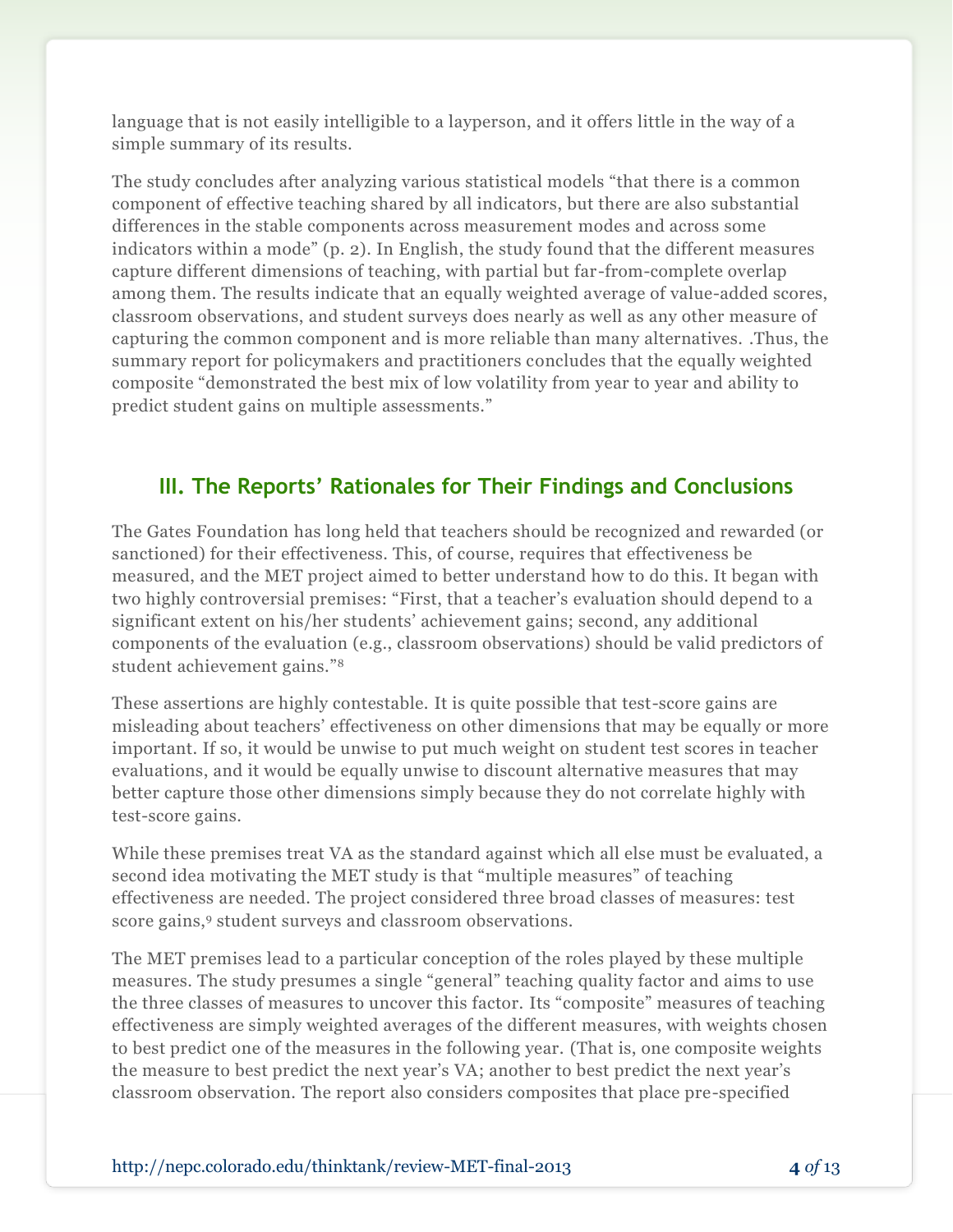weights on the measures. For example, one weights the three measures equally.) Insofar as the measures all reflect the general teaching quality factor, all of the composites should be interpretable as measuring the general factor, with only small differences in reliability among them.

As discussed below, however, the results are not consistent with this. Evidently, the three MET premises—that there is a single dimension of underlying teacher effectiveness; that student achievement gains are a valid measure of this; and that multiple measures should be used to best identify effective teachers—are not all valid.

#### **IV. The Reports' Use of Research Literature**

The authors are prominent researchers in the area and demonstrate a good command of the statistical literature. The reports do not consider the substantial qualitative literature that considers teaching as a multidimensional enterprise that serves a variety of purposes beyond test-score improvement.<sup>10</sup>

#### **V. Review of the Reports' Methods**

#### **Random Assignment Analysis**

The MET study was a monumental undertaking. The random assignment study encompasses tens of thousands of students and over a thousand teachers, spread across hundreds of schools. There has never before been an experiment of this magnitude in education. The findings are important and should be carefully considered. They are generally supportive of the interpretation of VA scores as measures of teachers' causal impacts on the student test scores used to compute the VA model. However, three methodological concerns caution against over-interpretation of the results, and in particular against generalizing the findings to the broader population of teachers:

1. The sample used for the randomization study was not representative of the schools included, nor were these schools representative of non-MET schools and districts. Particularly notable is that the students included in the randomization—that is, those assigned by the school to one of the included teachers—scored substantially higher (by about 0.15 standard deviations) on the baseline math and ELA tests than did other students at the same schools who were not included. Relatedly, the teachers excluded from the randomization had, in the year prior to the experiment, higher shares of special education students and English language learner students than did those included, and the MET district schools that did not participate in the randomization had much higher shares of these students than those that did. Finally, it appears that teachers whose prior year classrooms were especially high- or low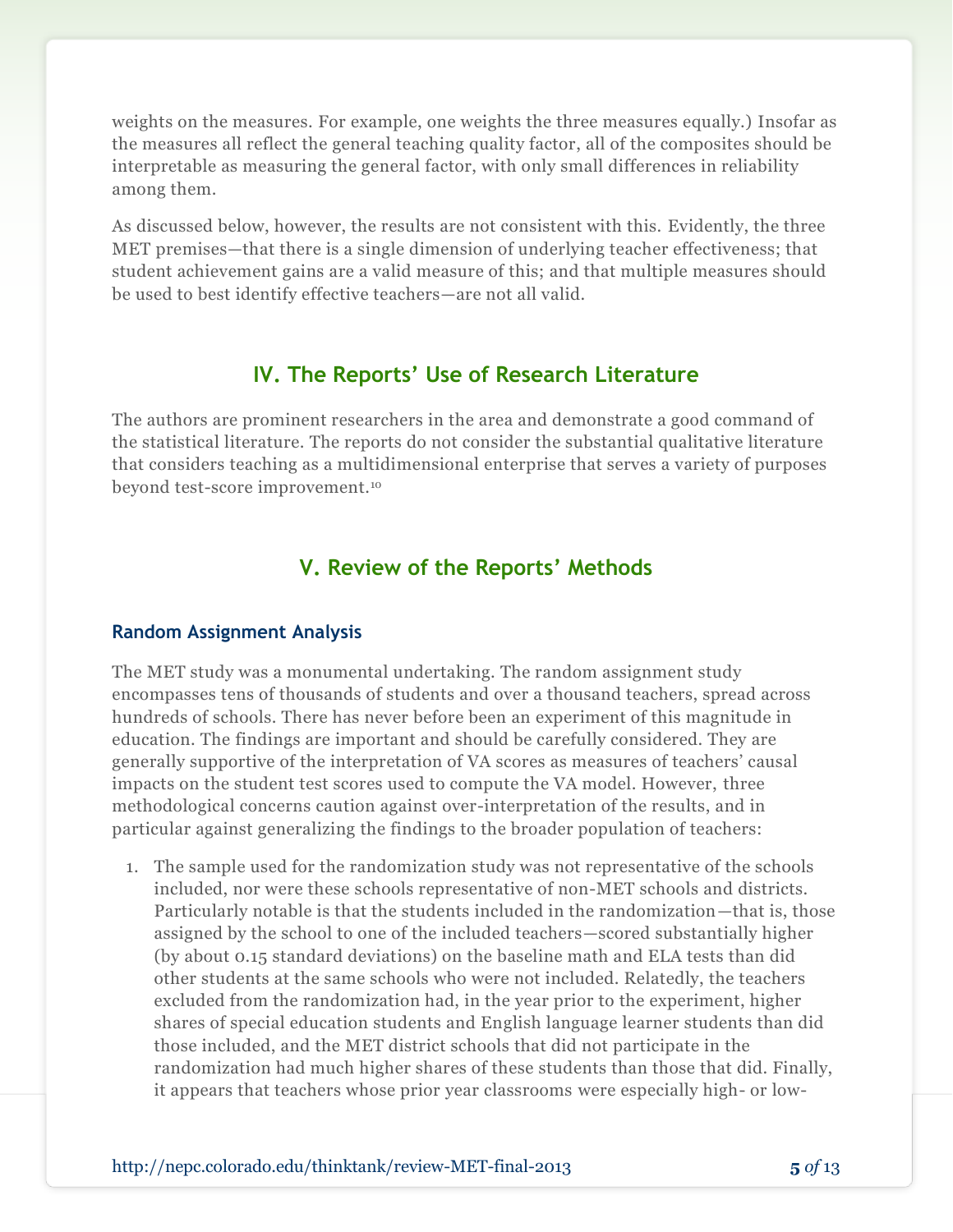achieving were generally not included. As noted earlier, these exclusions are particularly important because they go to the heart of prior concerns about bias in VA approaches.

2. There was a great deal of noncompliance with the experiment. Among the MET districts, the fraction of students who actually were taught by the teacher to whom they were randomly assigned ranged from about one-quarter to about two-thirds. Most of the other one-third to three-quarters of the students remained in the original school but were shifted to other teachers. In some cases this was because teachers were shifted to other grades or course sections after rosters were submitted to the researchers; in others, the school simply did not implement the intended assignments. Once again, the concerns about potential bias in VA scores center on the students who are unlikely to comply with random assignments because it matters which teacher they have.

The report used standard statistical techniques for analyzing experiments with noncompliance. These methods are designed to use the students who did comply with their experimental assignments to isolate teachers' effects. The resulting estimates do not indicate any bias in pre-experimental estimates of these effects, at least in math. However, the high rates of noncompliance make the estimates quite imprecise. This prevents any conclusions at all about ELA effects, for which the estimates indicate large biases—a red flag—but for which these estimates are so imprecise that the hypothesis that the apparent bias is due to chance cannot be ruled out.

Together, these results combine to reduce the usefulness of the study. The estimates are informative only about the teachers and students who actually complied with their assignments; the experiment cannot measure bias in the VA scores of teachers who wound up teaching students other than those to whom they were initially assigned. It appears that there were a great many of these.

Importantly, the teachers for whom bias in VA is of greatest concern—those who specialize in teaching distinctive types of students who might be expected to over- or under-perform their statistical predictions on the end-of-year tests—appear to be underrepresented in the random assignment sample, and may well be those whose students were least compliant with the experimental assignment.

#### **Combining Alternative Measures**

The second report takes up a very different question: Given a number of evaluation measures in one year, how can one best predict a teacher's performance in a subsequent year? Importantly, there is no consensus about how to measure performance in that second year. Some agree with the MET project's initial premise that student test-score gains are the overarching standard and that other measures are valuable only to the extent that they predict these, while others believe that classroom observations are a better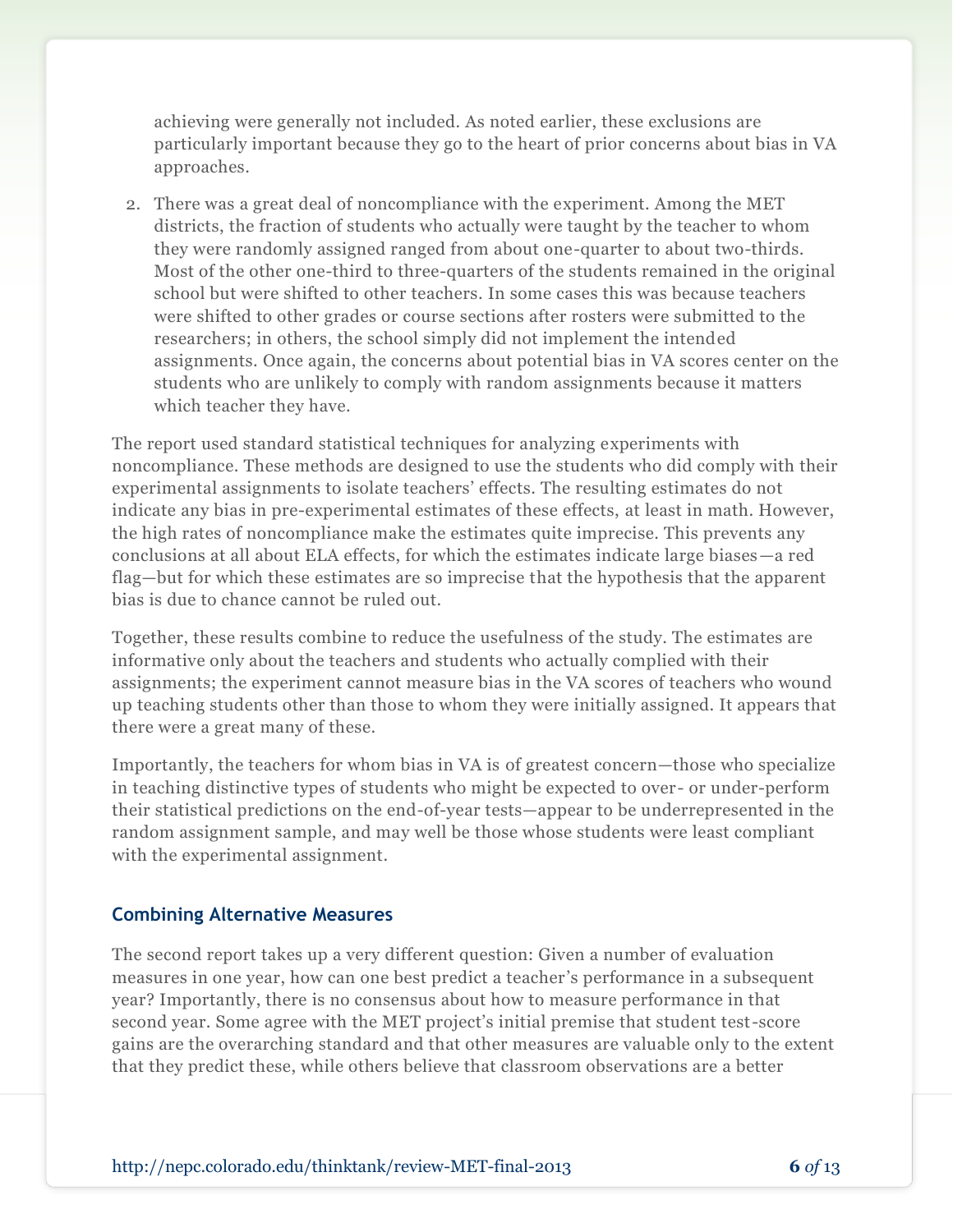standard to compare against.<sup>11</sup> The final report explores predictions of each of the different performance measures. Results indicate:

- 1. The best predictor of value-added for the state test in the second year is the teacher's value-added on the state test in the first year. If one's goal is solely to predict valueadded, one will put very little weight on either classroom observations or student surveys.
- 2. This result is symmetric: The best predictor of classroom observations in the second year is the observation score in the first year. Student surveys convey a bit of additional information, while value-added adds much less. And the best predictor of student surveys in the second year is the student survey score from the first year; neither value-added nor classroom observations provide meaningful amounts of additional predictive power (especially in middle school).
- 3. Different views of what best measures effectiveness yield very different assessments of which teachers are effective. Evaluations that take value-added as the baseline are correlated only about 0.4 with evaluations that treat classroom observation scores as the best measure of effectiveness.
- 4. Even the best predictors of outcomes in the second year do not predict very accurately, simply because the measures vary substantially for the same teacher across years. In elementary school, none of the composite measures of effectiveness in mathematics instruction correlates higher than 0.57 from one year to the next. For ELA the composites are even less stable—0.5 or less, with many around 0.4. Stability is higher in middle school, in part because the measures can be averaged across multiple classrooms taught by the same teacher in the base year. At each level, composites that put roughly equal weight on the various measures are generally a bit more stable than those that put most of the weight on individual measures (as do the best predictor composites).
- 5. None of the three measures does a very good job of predicting value-added for alternative, more conceptually demanding tests, which appear to capture an additional dimension of teacher effectiveness that is not measured by the regular state tests. The best predictor of the teacher's alternative test VA puts most of the weight on the state test VA score, but classroom observations contain important additional information. Moreover, none of the composites correlates higher than about 0.25 with the alternative test value-added in the following year.<sup>12</sup> (By comparison, state test value added and classroom observations are more predictable, with correlations of around 0.4 with the best predictors from the previous year.) There is evidently a dimension of effectiveness that affects the conceptually demanding tests that is not well captured by any of the measures examined by the MET project.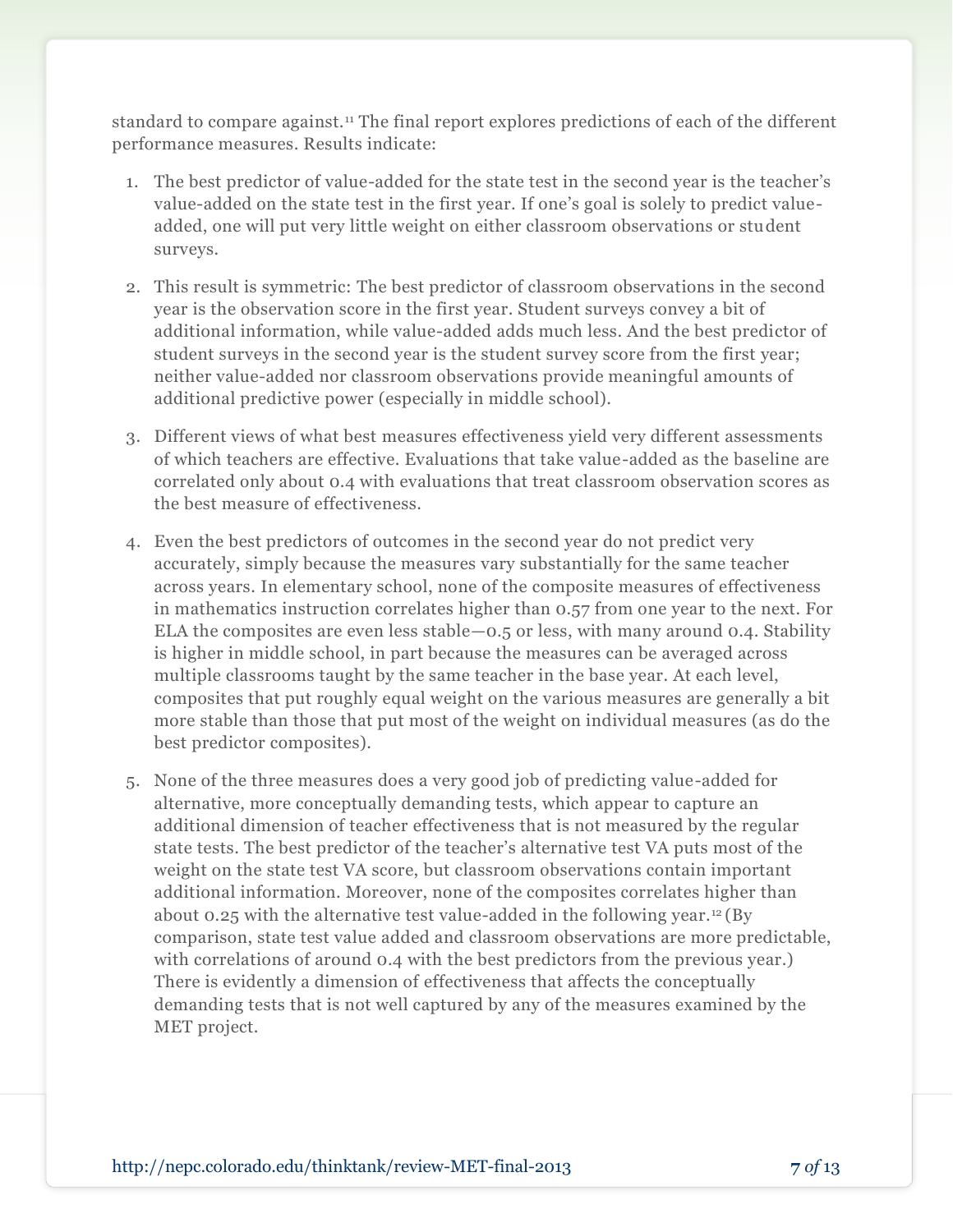### **VI. Review of the Validity of the Findings and Conclusions**

As noted above, the MET random assignment study built on an earlier random assignment study by Kane and Staiger. That earlier study had two main limitations: It used a highly non-representative sample of teachers that excluded exactly the teachers most likely to be affected by bias in VA measures—those who usually get unusual teaching assignments and its sample was too small to yield precise estimates.

The MET study promised to overcome these limitations by using a more representative, larger sample. Unfortunately, the high rates of noncompliance reduced the effective sample size in the MET study, leaving a fair amount of imprecision in the estimates. They also reduce confidence in the representativeness of the results. The evidence presented

# *The results of the MET analysis, at least as contained in the two reports reviewed here, say little about how best to conduct teacher evaluations in the real world.*

indicates that teachers with unusual assignments—those who specialize in LEP, special education, disruptive, or high- or low-achieving students—were unlikely to have been included in the randomization sample. And even if they were included, it is not clear whether they actually taught the students to whom they were randomly assigned.

Indeed, it seems reasonable to expect that the teachers with unusual assignments, and the students usually assigned to them, were exactly those who were least likely to comply with the experimental assignment. For example, if Ms. Smith has skills with low-achieving students, while Mr. Jones has skills with high-achievers, one would expect that some lowachieving students would move from Jones to Smith, while high-achievers would move from Smith to Jones, no matter what their experimental assignments say. For all these reasons, the MET results do not tell us much about the magnitude of biases in VA evaluations of a broader population of teachers.<sup>13</sup>

Turning to the second report, concerning the combining of multiple measures, the mass of correlations presented provides a great deal of food for thought. But it does little to resolve the policy question of how teachers should best be evaluated. Indeed, there is little reason for anyone to rethink their approach to the question on the basis of the results.

A reader who comes to this study thinking that value-added is a better measure of a teacher's effectiveness than a high-quality classroom observation will likely conclude that teachers should be evaluated primarily by their value-added, and that there is little use for classroom observations to justify their enormous expense. On the other hand, a reader who comes to the study thinking that a good classroom observer can identify a good teacher and that value-added scores have a questionable relationship to effective teaching will find nothing in this study to dispel that view—rather, the results indicate that VA scores add little value to an observation-based evaluation system.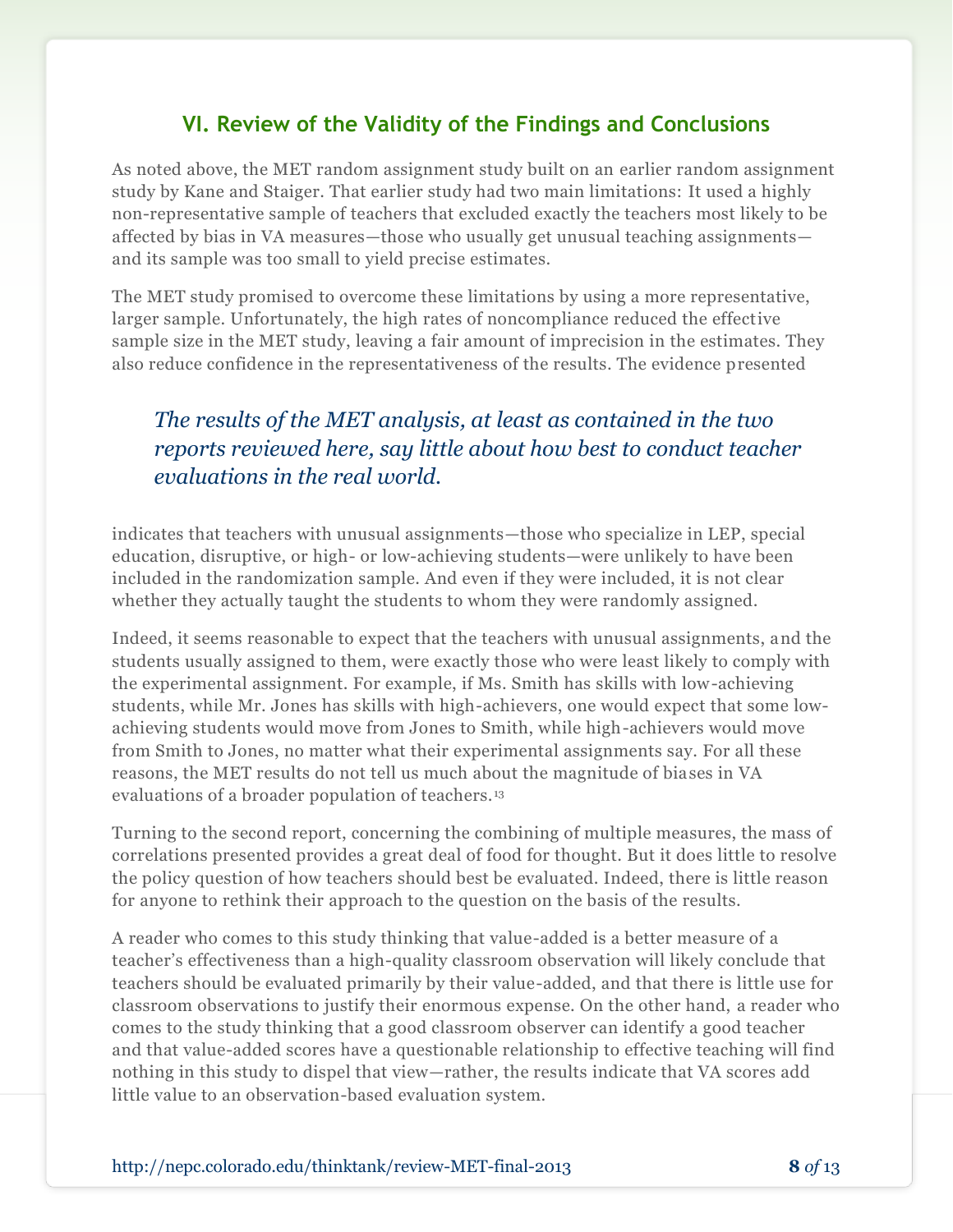One strong conclusion that can be drawn is that the choice of criteria matters. There are clearly multiple dimensions of teachers' effects, and many teachers do well on some and poorly on others. There is no statistical procedure that can decide which dimensions should count more in teacher evaluations; that decision must be left to subjective judgments.

Moreover, some of the dimensions of effectiveness—those measured by student performance on alternative, open-response (i.e., not multiple-choice) tests designed to capture higher-order thinking—are not at all well measured by the standardized measures that were the focus of the MET research. An evaluation system based around the MET measures will fail to identify teachers who are effective or ineffective on those other dimensions. Just as importantly, such as system will likely discourage teachers from putting their efforts toward the kinds of learning that the alternative tests measure—in this case, higher-order, conceptual thinking.

### **VII. Usefulness of the Reports for Guidance of Policy and Practice**

The MET study has generated an enormous amount of valuable data, and researchers will be reanalyzing and debating the results for many years to come. We applaud the Gates Foundation's commitment to making the MET data available in the near future for outside researchers to study. But the results of the MET analysis, at least as contained in the two reports reviewed here, say little about how best to conduct teacher evaluations in the real world.

As we have discussed, the random assignment study suggests that VA-based measures are unbiased for typical teachers teaching typical students, at least in mathematics. But there are two important caveats to this result. First, it holds only for the particular VA model examined by the MET researchers, which is richer in important ways than some of those being used in practice. It is not clear whether VA measures based on alternative models like those used in many districts are similarly unbiased. Second, it holds only for the types of students and teachers who participated in the random-assignment experiment and complied with their assignments. Because this group was so non-representative, one cannot generalize to the less typical teachers and students for whom bias in VA measures is most likely. The bias concerns are thus left unresolved.

The study of composites constructed from multiple measures of teacher performance is even less encouraging. It generally undermines the movement toward more rigorous teacher evaluation, which has often proceeded on the assumption that any distinctions are better than none. That is, the thinking has been, "Everybody knows who are the good and bad teachers, so any valid measure will yield similar rankings." Yet the MET study makes clear that this is not right—that different ways of evaluating teachers will yield very different rankings, that none are clearly better than the others, and that there are potentially important dimensions of effectiveness that are not captured by any of the available evaluation measures. Distinctions made based on any particular measure will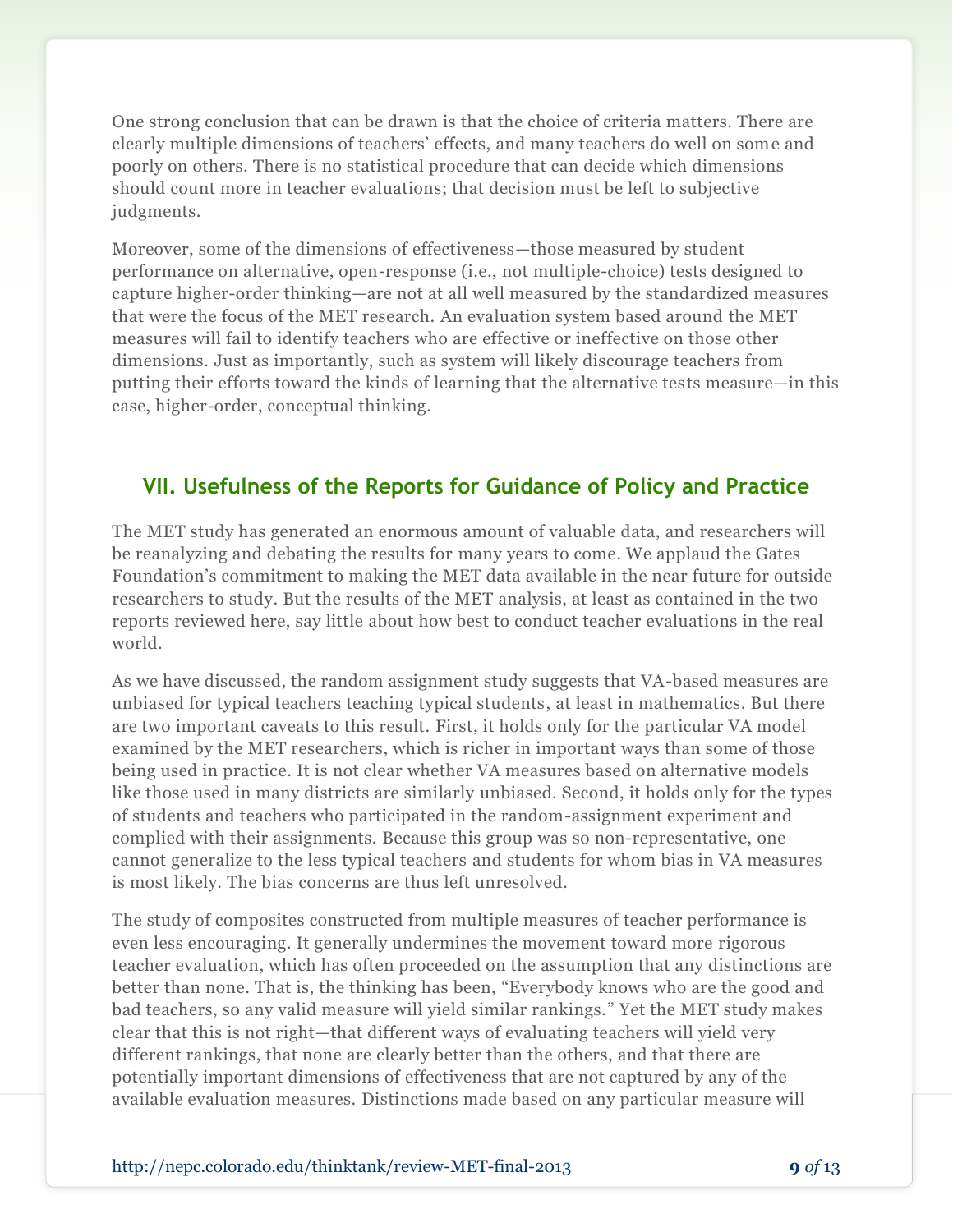generally—with a great deal of measurement error—identify teachers who excel on that measure, but these teachers will often be unexceptional along other dimensions.

It remains to educational policymakers to decide for themselves which of the various dimensions are most important for teaching effectiveness. Importantly, this subjective decision must precede the design of the evaluation system, as different decisions have very different implications about what measures should be included.

Only after this decision is made will policymakers confront the question of how to minimize the effects of volatility and inaccuracy in evaluations. The best way to do this will depend on the way that the evaluations are being used. Some uses will call for maximizing accuracy without regard to volatility, while others will require a more stable, if less accurate, measure. The MET project's conclusion that an equally weighted composite does the best job of trading off inaccuracy in predictions against year-to-year volatility is unsupportable absent a specific analysis of the use to which the evaluations will be put.

Finally, two of the most important questions for the design of better teacher quality policies are not at all addressed by the MET study:

#### *1. What are the effects of attaching high stakes, either in the form of payfor-performance or through retention and non-retention decisions, to the various measures of effective teaching?*

It is a well-established principle of social science—known as "Campbell's Law," after noted education researcher Donald Campbell—that a measure that performs well in a low-stakes setting will inevitably be distorted when the stakes are raised. To their credit, the researchers acknowledge this concern. Thus, many analyses of the design of performance evaluation systems recommend that the stakes be kept relatively low, to reduce the incentive to distort the performance measures.

There are a number of ways for a teacher to influence her VA score other than through actually becoming more effective: She can arrange to be assigned a different set of students; she can reduce the amount of class time that she devotes to non-tested subjects (e.g., history) in order to allocate more time to the subjects covered by the tests; she can teach test-taking skills in place of substantive knowledge; and she can try to rally students to give their best effort on a test which is usually, from the student's perspective, entirely meaningless. Student surveys are clearly at least as susceptible to this kind of influence, and classroom observations may be as well.

Because the MET study took place exclusively in a low-stakes setting (where teachers faced moderate- or high-stakes evaluations, those evaluations did not depend on the MET measures themselves), it cannot inform us about the sensitivity of teacher evaluations to the distortion efforts that will inevitably arise from higher stakes.

#### *2. How can we design policies to use better teacher-effectiveness measures, be they value-added scores, classroom observations, or something else, to improve teaching?*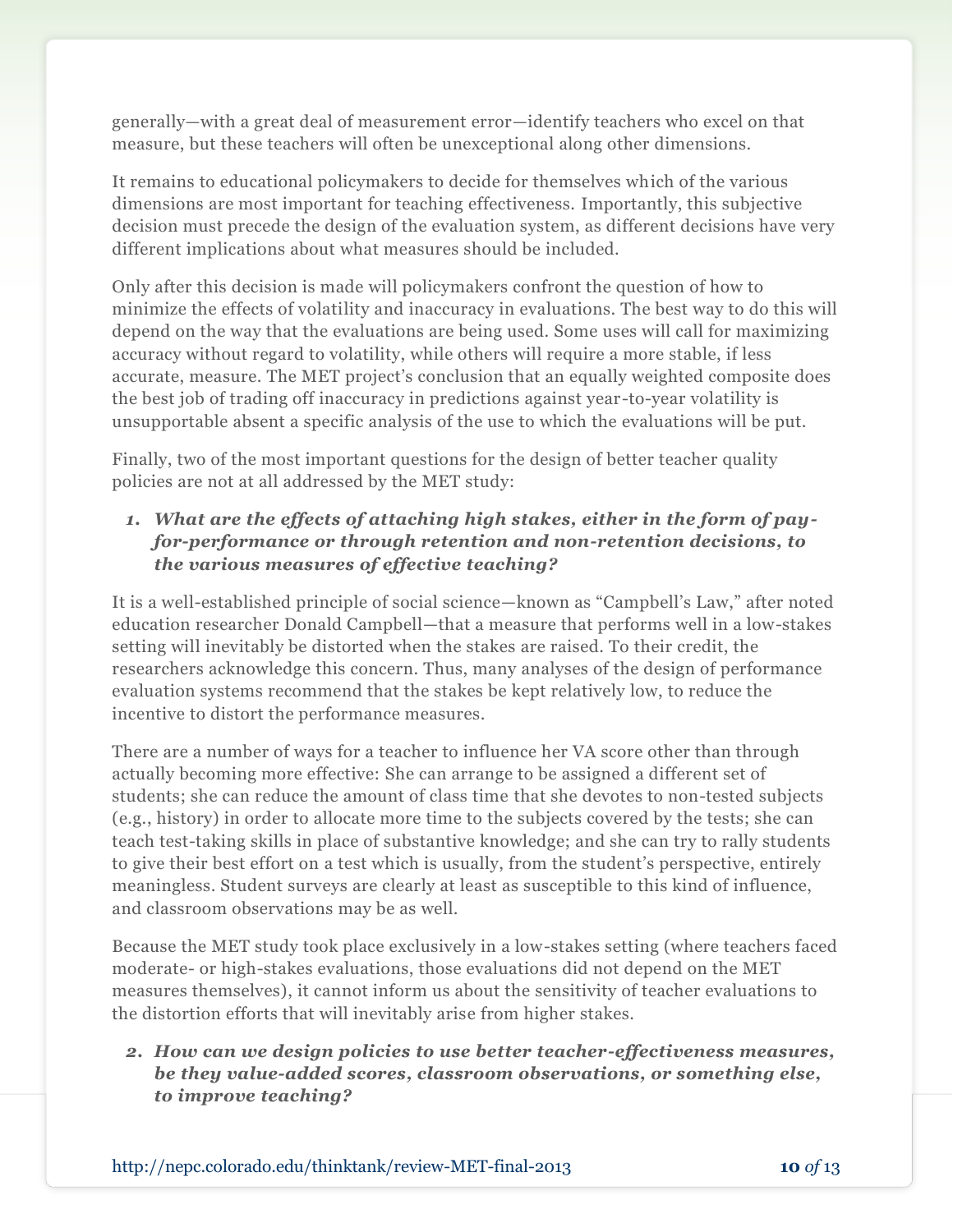The answer to this question may seem obvious. But it is not. There are, at an abstract level, three options: One can use the performance measures to provide feedback to teachers about how to improve instruction, to reward teachers who are rated highly, or to punish teachers who are rated poorly.

We have little evidence that any of these approaches can be used productively for teachers, and we have even less evidence that value-added scores, in particular, can contribute to such use. Providing feedback requires texture about the areas in which a teacher is performing well or badly. It is not at all clear that value-added scores—which amount to a single number—can be used for this kind of formative purpose.

Value-added seems more promising as a tool for summative evaluation. But experimental analyses of pay-for-performance programs in the United States have yielded disappointing results; teachers eligible for bonuses do not produce higher value-added scores—let alone better teaching along other dimensions—than do control-group teachers who are ineligible for bonuses. There have been no comparable experimental evaluations of the use of valueadded for retention decisions, but there is highly suggestive evidence from the Air Force Academy, which bases its adjunct professor retention decisions in part on measured student achievement, that such uses lead to important distortions of the performance measure.14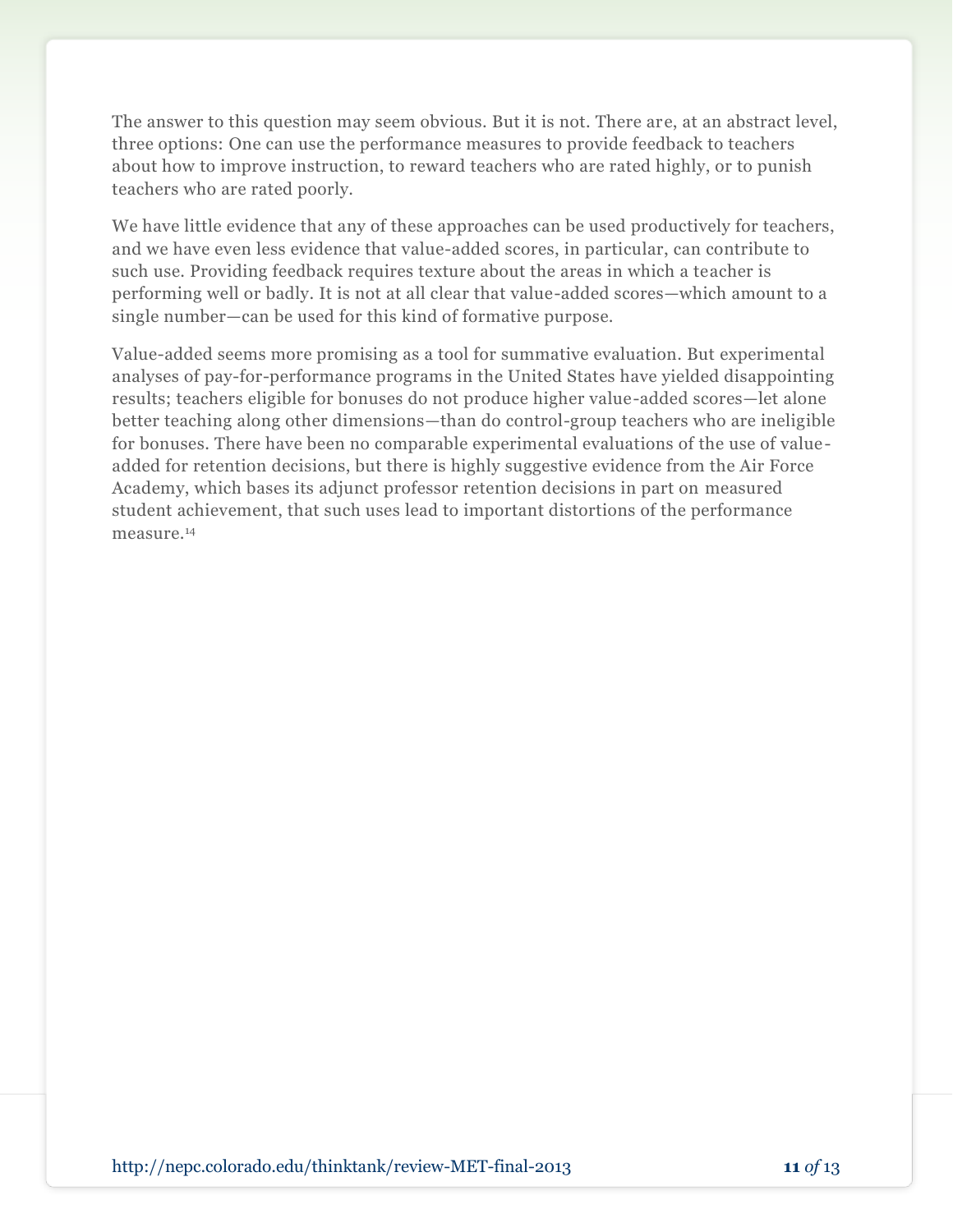#### **Notes and References**

1 The earlier reports were reviewed by the National Education Policy Center. See: Rothstein, Jesse (2011). *Review of "Learning about Teaching: Initial Findings from the Measures of Effective Teaching Project."* Boulder, CO: National Education Policy Center. Retrieved January 30, 2013, from http://nepc.colorado.edu/thinktank/review-learning-about-teaching.

Guarino, S. & Stacy, B. (2012). *Review of "Gathering Feedback for Teaching: Combining High-Quality Observation with Student Surveys and Achievement Gains."* Boulder, CO: National Education Policy Center. Retrieved January 30, 2013, from http://nepc.colorado.edu/thinktank/review-gathering-feedback.

2 The MET study reports from 2010, 2012 and 2013 releases may be accessed at http://www.metproject.org/reports.php.

The five papers comprising the 2013 Final Report are:

- *Ensuring Fair and Reliable Measures of Effective Teaching: Culminating Findings from the MET Project's Three-Year Study: Brief* http://www.metproject.org/downloads/MET\_Ensuring\_Fair\_and\_Reliable\_Measures\_Practitioner\_Brief.pdf;
- *Feedback for Better Teaching: Nine Principles for Using Measures of Effective Teaching* http://www.metproject.org/downloads/MET\_Feedback%20for%20Better%20Teaching\_Principle%20Paper.pdf;
- *A Composite Estimator of Effective Teaching: Research Paper* http://www.metproject.org/downloads/MET\_Composite\_Estimator\_of\_Effective\_Teaching\_Research\_Paper.pdf;
- *The Reliability of Classroom Observations by School Personnel: Research Paper* http://www.metproject.org/downloads/MET\_Reliability\_of\_Classroom\_Observations\_Research\_Paper.pdf;
- *Have We Identified Effective Teachers? Validating Measures of Effective Teaching Using Random Assignment: Research Paper* http://www.metproject.org/downloads/MET\_Validating\_Using\_Random\_Assignment\_Research\_Paper.pdf.

3 Results are reported in:

Kane, T. J., McCaffrey, D. F., Miller, T., & Staiger, D. O. *Have We Identified Effective Teachers? Validating Measures of Effective Teaching Using Random Assignment* (research paper). Seattle, WA: Bill & Melinda Gates Foundation. Retrieved January 30, 2013, from http://www.metproject.org/reports.php.

4 Kane, T.J. & Staiger, D.O (2008). *Estimating teacher impacts on student achievement: An experimental evaluation* (Working Paper No. 14607). Cambridge, MA: National Bureau of Economic Research.

5 See :

Bill & Melinda Gates Foundation (2010). *Learning about Teaching: Initial Findings from the Measures of Effective Teaching Project* (Research Paper). Seattle, WA: Author. Retrieved December 16, 2010, from http://www.metproject.org/downloads/Preliminary\_Findings-Research\_Paper.pdf.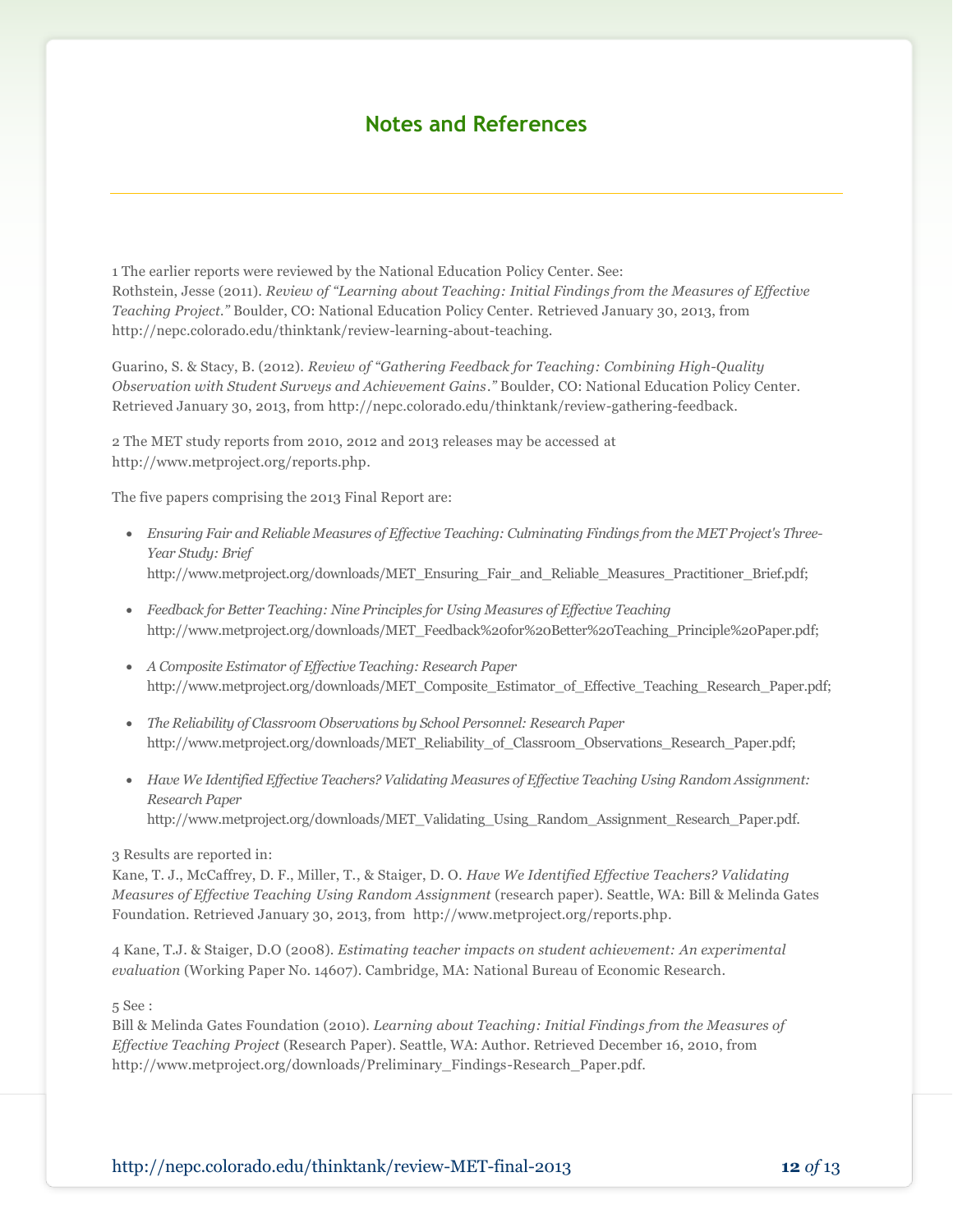and

Rothstein, Jesse (2011). *Review of "Learning About Teaching: Initial Findings from the Measures of Effective Teaching Project."* Boulder, CO: National Education Policy Center, 3. Retrieved January 30, 2013, from http://nepc.colorado.edu/thinktank/review-learning-about-teaching.

6 Kane, T.J. & Staiger, D.O., *et al*. (2012, January). *Gathering Feedback for Teaching: Combining High-Quality Observation with Student Surveys and Achievement Gains* (MET Project research paper). Seattle, WA: Bill & Melinda Gates Foundation. Retrieved January 18, 2012, from http://www.metproject.org/reports.php.

7 Mihaly, K., McCaffrey, D.F., Staiger, D.O., & Lockwood, J.R. (2013). *A Composite Estimator of Effective Teaching* (MET Project research paper). Seattle, WA: Bill & Melinda Gates Foundation. Retrieved January 30, 2013, from http://www.metproject.org/downloads/MET\_Composite\_Estimator\_of\_Effective\_Teaching\_Research\_Paper.pdf.

8 Bill & Melinda Gates Foundation (2010). *Working with Teachers to Develop Fair and Reliable Measures of Effective Teaching* (MET Project white paper). Seattle, WA: Author, 1. Retrieved December 16, 2010, from http://www.metproject.org/downloads/met-framing-paper.pdf.

9 The MET studies consider two different sets of test-based measures, the state exams and alternative, more conceptually demanding tests. They presume that only the former would be used for teacher evaluations, as few districts are likely to administer the alternative tests on large enough scales.

10 The two reports also do not engage with research about the often-perverse incentives that arise from placing high-stakes (for schools or teachers) on students' test scores. While these incentive issues are of great policy import, they are understandably not addressed in the MET technical reports.

11 A previous MET report was criticized precisely for validating other measures only against value-added score:

Guarino, S. & Stacy, B. (2012). *Review of "Gathering Feedback for Teaching: Combining High-Quality Observation with Student Surveys and Achievement Gains."* Boulder, CO: National Education Policy Center. Retrieved January 30, 2013, from http://nepc.colorado.edu/thinktank/review-gathering-feedback.

12 The report presents the correlation between the composites and the "stable component" of the outcome to be predicted (in this case, the alternative-test VA). This is larger than the correlation between the composite and the next year's actual outcome. We compute the latter for elementary teachers based on estimates elsewhere in the report of the proportion of variance of the alternative-test VA that is attributable to the stable component. The report does not provide enough information to perform a similar computation for middle-school teachers.

13 Further analysis of the MET data could potentially shed light on some of these questions. For example, the six MET districts varied substantially in the experimental compliance rates; it would be of great interest to see whether the experimental results were similar in each. Also of interest would be an analysis of differences between the most compliant schools, where the compliant sample is most representative, and the schools where compliance rates were lower. But the existing MET report does not address these issues.

14 Carrell, S.E. & West, J.E. (2010). Does professor quality matter? Evidence from random assignment of students to professors. *Journal of Political Economy, 118* (3), 409-432.